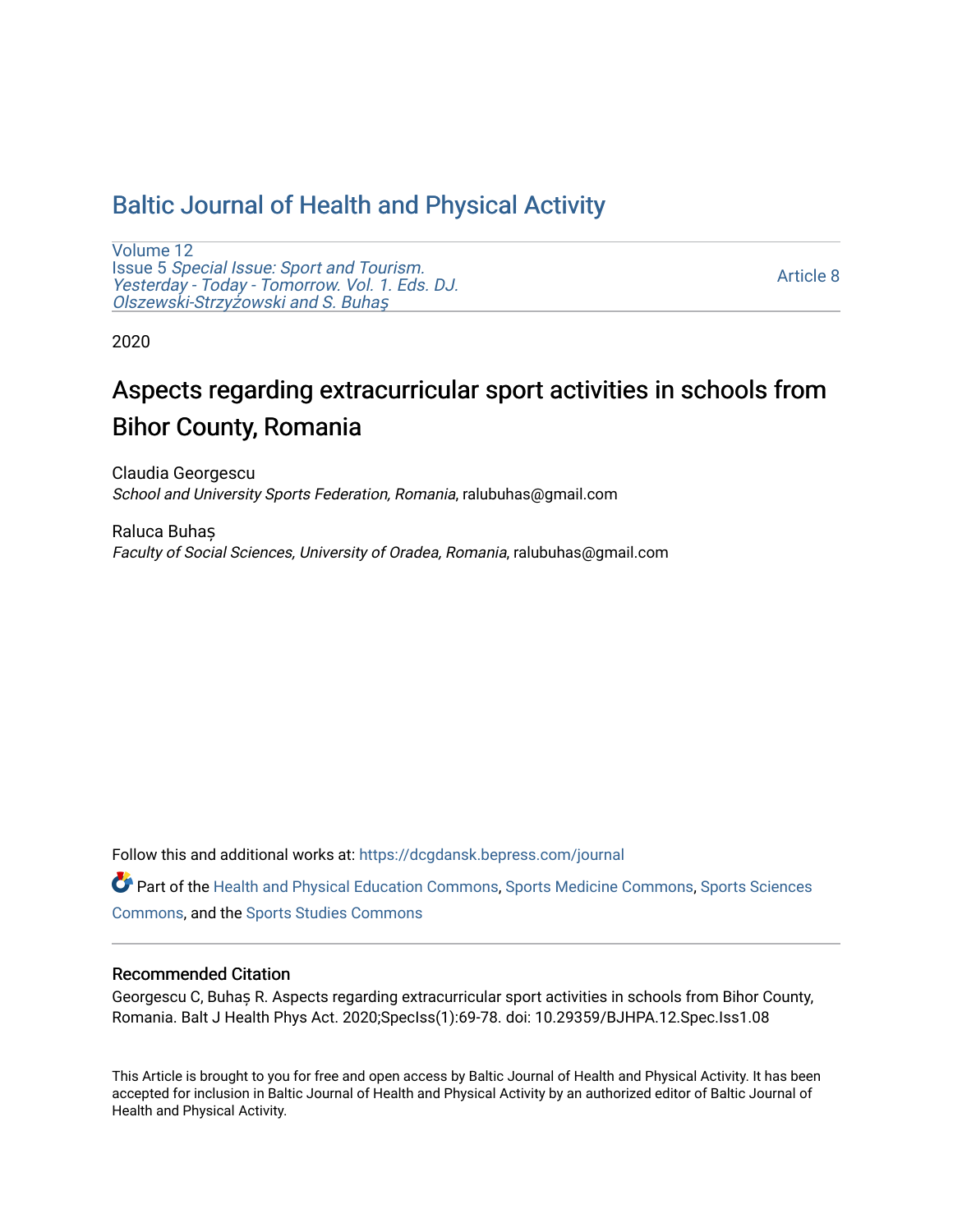**doi: 10.29359/BJHPA.12.Spec.Iss1.08**

# **Aspects regarding extracurricular sport activities in schools from Bihor County, Romania**

#### **Authors' Contribution:**

- **A** Study Design
- **B** Data Collection
- **C** Statistical Analysis **D** Data Interpretation
- **E** Manuscript Preparation
- **F** Literature Search
- **G** Funds Collection
- <sup>1</sup> School and University Sports Federation, Romania

**Claudia Georgescu1 ABCDEF, Raluca Buhaș2 ABCDEF**

2 Faculty of Social Sciences, University of Oradea, Romania

| abstract                     |                                                                                                                                                                                                                                                                                                                                                                                                                                                                                                                                          |
|------------------------------|------------------------------------------------------------------------------------------------------------------------------------------------------------------------------------------------------------------------------------------------------------------------------------------------------------------------------------------------------------------------------------------------------------------------------------------------------------------------------------------------------------------------------------------|
| <b>Background:</b>           | Participation in various extra-curricular sports activities is an important component of the professional<br>activity of physical education teachers, regardless of whether we bring into discussion the organisation<br>of such activities or training school teams in order to participate in these sports events.                                                                                                                                                                                                                     |
| <b>Material and methods:</b> | On the one hand, the present paper approaches the way in which teachers are involved in<br>extracurricular sports activities from a descriptive perspective. On the other hand, the paper captures<br>physical education teachers' opinions on the way these sports competitions are organised and brings<br>to attention some aspects that would need to be improved in this regard. Data were collected by a<br>questionnaire addressed to physical education teachers from primary and secondary schools in Bihor<br>County, Romania. |
| <b>Results:</b>              | Our results show the availability of physical education teachers to be involved in other extracurricular<br>sports activities and to guide talented students toward various sports clubs.                                                                                                                                                                                                                                                                                                                                                |
| <b>Conclusions:</b>          | Our research emphasises the need to improve certain aspects when organising local and regional sports<br>competitions addressed to school teams as well as the importance to involve the public and private<br>sector in these events.                                                                                                                                                                                                                                                                                                   |
| Kev words:                   | extracurricular sports activities, sports competitions, physical education teachers, sport clubs, students.                                                                                                                                                                                                                                                                                                                                                                                                                              |
| article details              |                                                                                                                                                                                                                                                                                                                                                                                                                                                                                                                                          |
|                              | Article statistics: Word count: 2,817; Tables: 0; Figures: 8; References: 37<br>Received: June 2020; Accepted: August 2020; Published: November 2020                                                                                                                                                                                                                                                                                                                                                                                     |
| <b>Full-text PDF:</b>        | http://www.balticsportscience.com                                                                                                                                                                                                                                                                                                                                                                                                                                                                                                        |
|                              | <b>Copyright</b> © Gdansk University of Physical Education and Sport, Poland                                                                                                                                                                                                                                                                                                                                                                                                                                                             |

**Indexation:** Celdes, Clarivate Analytics Emerging Sources Citation Index (ESCI), CNKI Scholar (China National Knowledge Infrastructure), CNPIEC, De Gruyter - IBR (International Bibliography of Reviews of Scholarly Literature in the Humanities and Social Sciences), De Gruyter - IBZ (International Bibliography of Periodical Literature in the Humanities and Social Sciences), DOAJ, EBSCO - Central & Eastern European Academic Source, EBSCO - SPORTDiscus, EBSCO Discovery Service, Google Scholar, Index Copernicus, J-Gate, Naviga (Softweco, Primo Central (ExLibris), ProQuest - Family Health, ProQuest - Health & Medical Complete, ProQuest - Illustrata: Health Sciences, ProQuest - Nursing & Allied Health Source, Summon (Serials Solutions/ProQuest, TDOne (TDNet), Ulrich's Periodicals Directory/ulrichsweb, WorldCat (OCLC) **Funding:** This research received no specific grant from any funding agency in the public, commercial, or not-for-profit sectors. **Conflict of interests:** Authors have declared that no competing interest exists.

**Corresponding author:** Raluca Buhaș, Universitatii street, no.1, postal code 410087, Oradea, Romania; phone: +40 773 797515; e-mail: ralubuhas@gmail.com **Open Access License:** This is an open access article distributed under the terms of the Creative Commons Attribution-Non-Commercial-No-

Derivatives 4.0 International (https://creativecommons.org/licenses/by-nc-nd/4.0/), which permits use, distribution and reproduction in any medium, provided the original work is properly cited, the use is non-commercial and is otherwise in compliance with the license.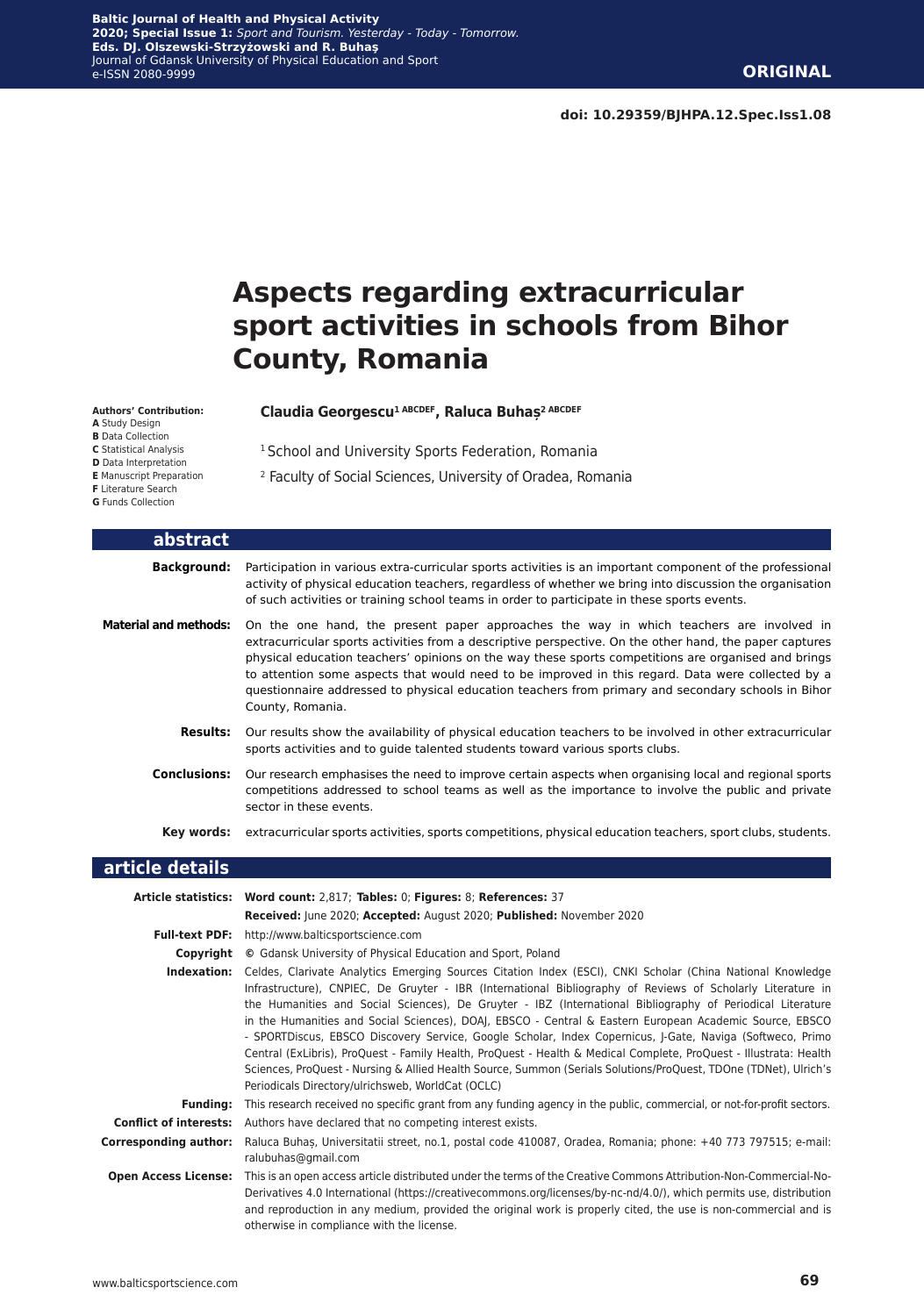# **introduction**

The present paper addresses an important topic regarding the professional activity of physical education teachers, and the guidance of students with special physical qualities toward performance sports: teachers' involvement in extracurricular sports activities. The engagement in these extracurricular sports activities indicates great willingness shown by physical education teachers to discover young talents in sports and to motivate students to participate in sports competitions. First, a brief literature review is presented regarding the formal framework that supports the organisation of extracurricular sports activities in Romania. The statistical data available at local and national level presents the results obtained by school teams at such sports competitions. On the one hand, these results reveal the degree of teachers' involvement in organising these sports activities, but, on the other hand, they show the level of school teams' preparation in order to participate in such sports competitions. Eventually, some models of good practices regarding the organisation of sports competitions aiming school teams are briefly presented. Also, the methodological framework of the research is presented by pointing out the research objectives and method, as well as the data collection tool. Before discussing the research results, the respondents' socio-demographic profile is also briefly presented. Data are descriptively analysed, and research results are presented and discussed in detail. In the end, the main conclusions of the study are summarised.

### **Literature review. A synthetic framework**

The professional activity of physical education teachers implies much more aspects than simply conducting a physical education class in school. They participate in a series of activities outside the curriculum, mostly sports competitions [1–4]. These events are necessary because, as the years go by (the switch from primary to secondary school), the intensity and frequency of physical education classes decrease [5]. Various types of events were approached to increase the volume of physical activities among children [6]. Some of these activities are included in the school curriculum, but some of them are organised outside school curriculum [7, 8]. Studies have shown that physical activity carried out exclusively during classes mentioned by the school curriculum has limited effects [9] and it is considered to be less important than other subjects [10]. This fact suggests the need to approach sport also through alternative activities. In this regard, extracurricular sports activities developed using sports infrastructure and facilities in schools provide opportunities for students to be more active [11, 12]. Since 2009, a series of studies have been carried out highlighting the importance of different types of sport, in general, as well as extracurricular physical activities [13–17]. Sports associations and clubs established in addition to school units are positive factors for organising and developing extracurricular sports activities and competitions; these activities give opportunities for less active students to be more involved in sports competitions [18–21]. The organisation of extracurricular activities requires additional financial and human resources. Physical education teachers need to have incentives to organise these events [22]. The benefits generated by these types of activities are diverse. They lead to the development of students' psycho-social characteristics, their behavioural motivation (physical activity is fun and offers benefits), positive cognition, affective and behavioural benefits, as well as increase their success in school [23, 24, 25]. These programs also help primary school children to feel more competent and physically confident and create the feeling that they are part of a team.

These extracurricular sports activities take place in an organised institutional framework. Extracurricular physical and sports activities are widespread in the European Union [26-28]. They take place outside school classes and are linked to competitions or health improving activities, organised in order to render physical education activities more accessible and attractive for students [29]. In addition to making physical education a compulsory discipline in the school curriculum, European Union countries are trying to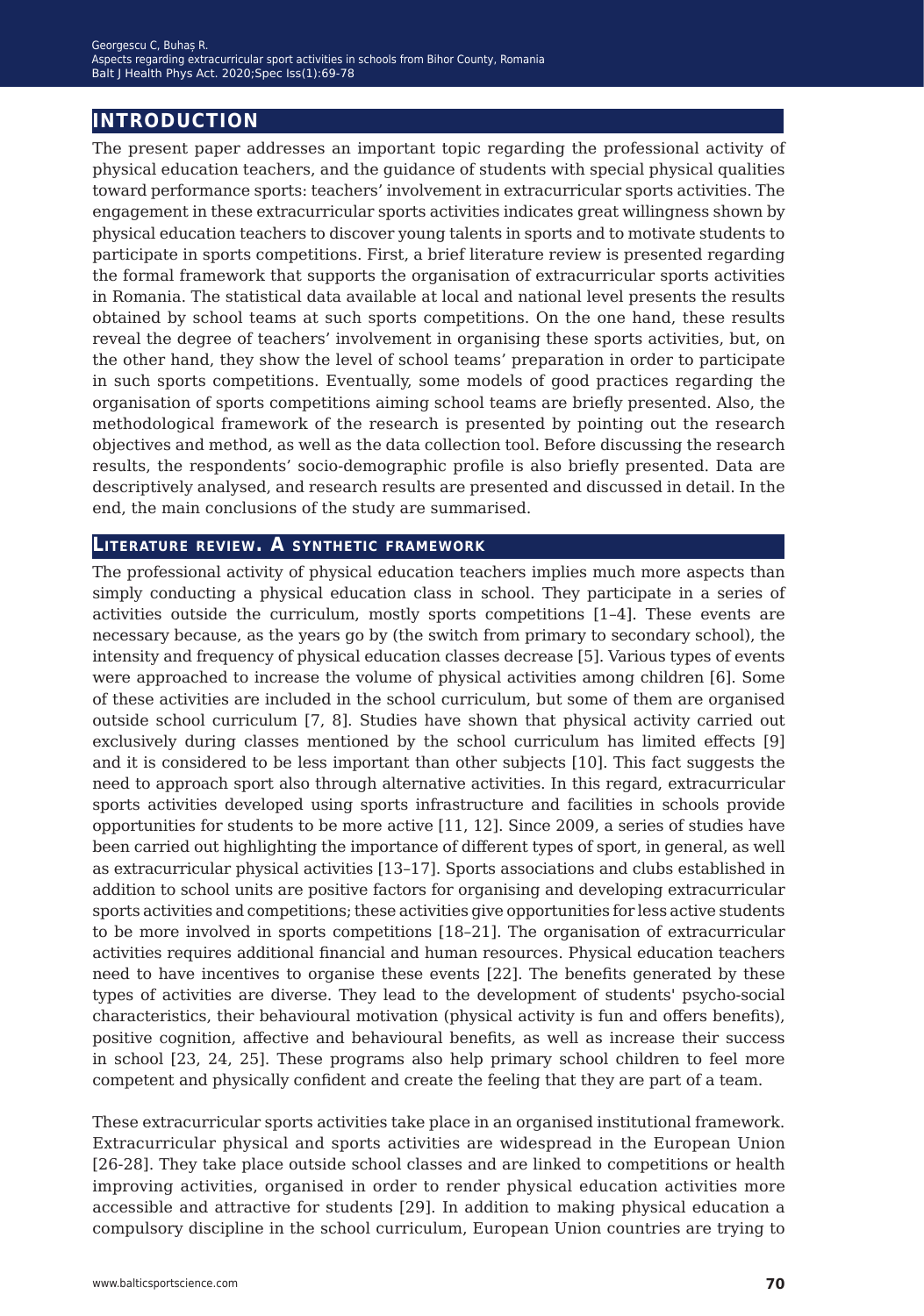encourage young people to play sports outside teaching hours, one of the benefits being their guidance performance sports [30]. Mainly, extracurricular activities are aimed at students and are developed outside the classroom curriculum [29]. Each EU member country settles its own form of organisation in this regard [31]. Activities are established at the governmental level, in a unitary way at the national level [32]. In Romania, extracurricular physical activities and sports are regulated by law [33]. According to regulations, the organisational forms of extracurricular physical activity and sports in primary schools include weekly sports competitions between classes, tourist activities, at least quarterly, sports activities organised through the school sports association within the National Olympics of School Sports, competitions or contests within each educational unit. For secondary school (gymnasium level), the organisational forms of extracurricular physical activity and sports include preparation of school sports teams, competitions, contests or championships within each educational unit or organised through the school sports associations within the National Olympics of School Sports, and so on. These activities are developed under the guidance of competent institutions at the central and county level. The National Olympics of School Sports as well as Gymnasium Olympics of the Federation of School and University Sports take place under the patronage of the Ministry of Education and Research [34, 35]. At the county level, Bihor County Directorate for Sports and Youth, in cooperation with Bihor County School Inspectorate, organises a sport event entitled "Bihor in motion", but also numerous county stages of national competitions [36, 37].

## **material and method**

*Research objectives.* Based on the study topic, the general research objective was to identify and describe extracurricular sports activities developed by physical education teachers in primary and secondary schools from Bihor county. Based on the general objective, the following specific research objectives were outlined:

SO1. to identify the type of extracurricular sports activities developed by teachers,

SO2. to identify and describe the participation in sports competitions with school teams, SO3. to evaluate the organisation of extracurricular sports competitions addressed to school teams.

*Research method and data collection tool.* We used a quantitative research strategy, with a developed direct survey and data collected using a questionnaire. The questionnaire included several questions regarding the organisation and development of physical education classes in rural and urban schools from Bihor county, Romania. Data were collected between September–December 2019.

The subjects of the study were physical education teachers specialised in a specific sports branch who teach physical education classes at primary and secondary levels in urban and rural schools from Bihor county. The total number of respondents was 227.

# **results and discussion**

## **Socio-demographic profile of respondents**

*Gender.* Most respondents are male – 76.4%. Only 23.6% of respondents declare themselves as being female. This disproportion of respondents in terms of gender distribution may be due to the type of professional activity: respondents are physical education teachers, so men are more prone to physical activities performed outdoors.

*Age.* Respondents range between 22 and 65 years old. The mean value of respondents' age is 38.7 years. This highlights a trend for younger physical education teachers in schools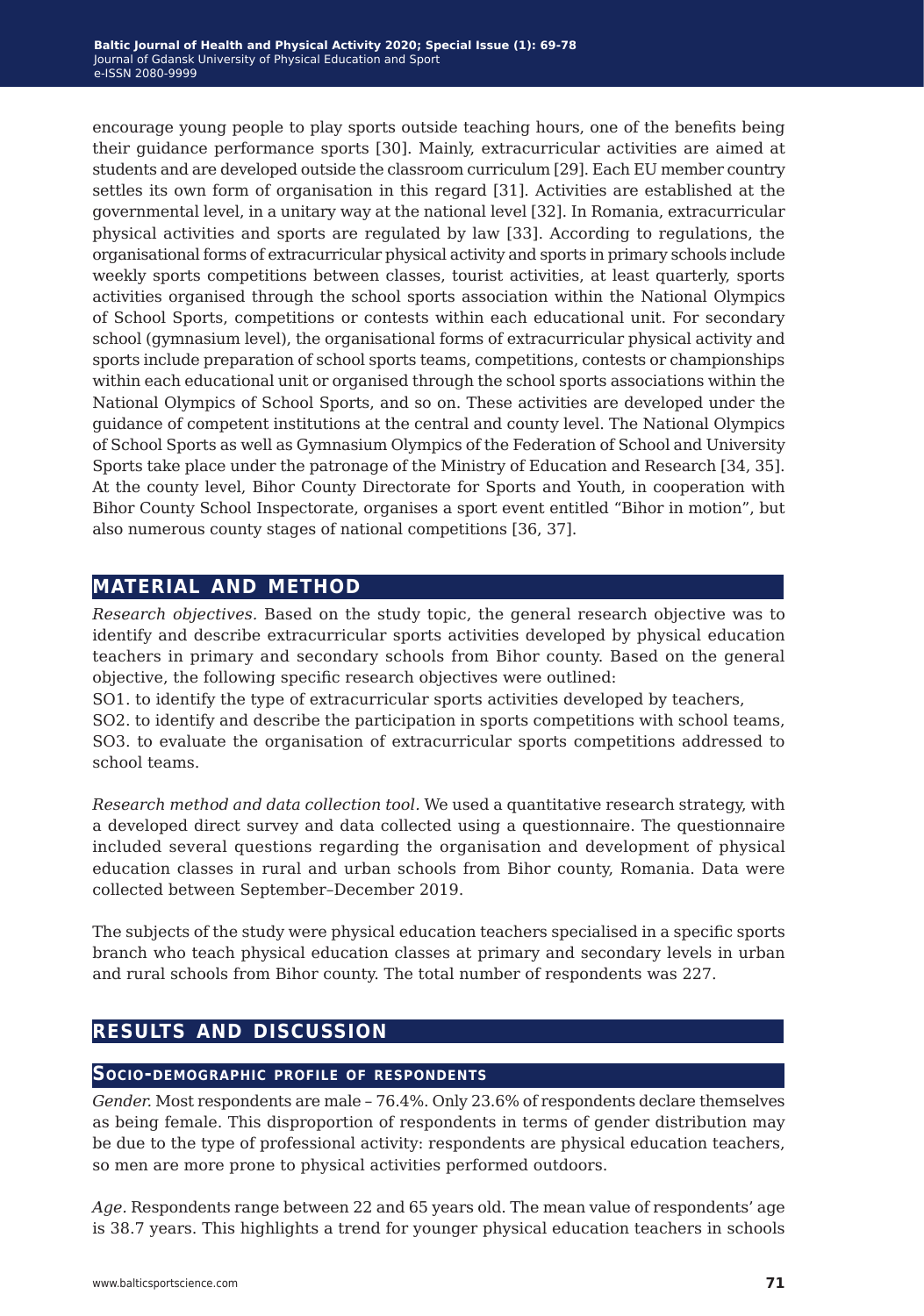from Bihor county, while young people are more and more attracted to this profession. Young age is an advantage when we refer to the engagement of teachers in extracurricular sports activities.

*Teaching certification degree.* In Romanian education, teachers are stimulated to obtain higher teaching certification degrees. Of course, the degree diploma is conditioned by seniority as a teacher, and also by teachers' involvement in other activities outside school curriculum. Also, a PhD diploma provides a certain income for the entire period of subsequent activity. Many respondents (45.8%) declare that they obtained the teaching certification degree 1, while 21.6% declare that they have the 2nd degree or have a permanent teaching certificate for undergraduate education. Only 1.3% of subjects state that they have a PhD diploma (Figure 1). These facts indicate a high concern among teachers in obtaining teaching certification degrees, which will be further reflected in higher incomes.



The average value in terms of *respondents' seniority in education* is 13.36 years. This highlights the fact that teachers take their exams in time in order to obtain teaching certification degrees, being stimulated by the increase in their incomes. Most respondents are employed for an undetermined period on the teaching positions (75.8%), which gives them stability and security, aspects that can positively influence their decision to get involved in extracurricular activities.

Most respondents (84.7%) state that they teach in primary level schools, while only 15.3% of them teach at the middle-school level (Figure 2). This aspect highlights the fact that the majority of them teach in schools from rural areas, where there are more classes at the primary level. Secondary level schools are mostly grouped in the urban area.



Fig. 2. Educational level at which the subjects teach (%)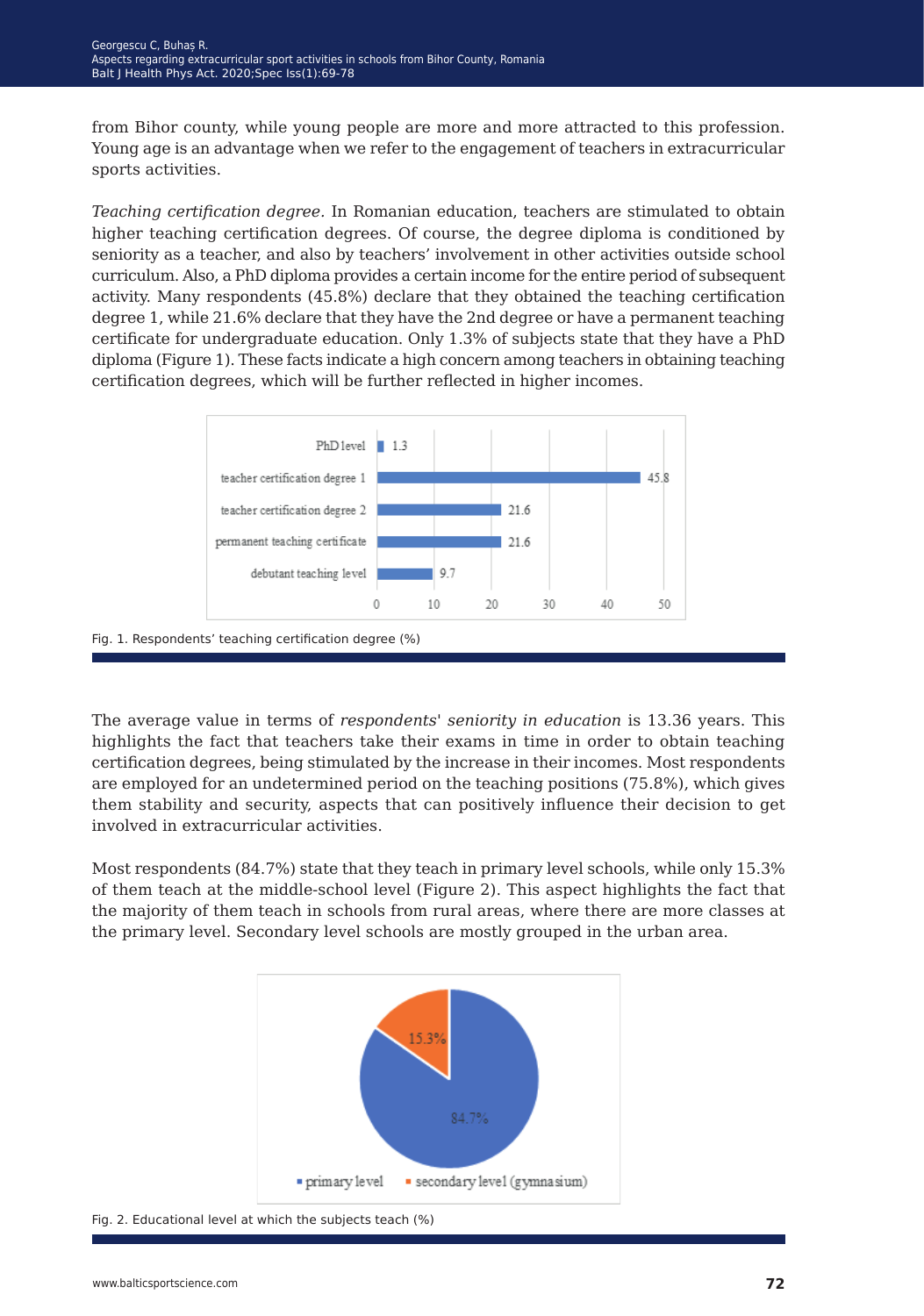The development of extracurricular sports activities is conditioned by the sport specialisation of physical education teachers. Many respondents are specialised in football (36.6%), 6.3% of them specialise in volleyball, 5.8% in basketball and 13.8% in handball. If we sum up these four sports specialisations, we have a value that is much higher (62.5%) than the sum of all other specialisations declared (37.5%) (Figure 3). Most teachers specialise in football, handball, volleyball and basketball. This situation is determined, among others, by the majors offered by profile higher education institutions, by the promotion of these sports games in media, and also by the possibility to provide and settle necessary infrastructure and facilities for these sports at school level. These aspects also influence the type of sport that will develop with priority during extracurricular activities.



#### **Extracurricular sports activities**

As mentioned before, there is an increasing concern, at the European and national level, to organise and develop extracurricular sports activities. The number of physical education classes included in the school curriculum in Romania is insufficient; therefore, the recommendations would be to develop sports activities and competitions beside these compulsory classes. This implies big amounts of human, material and time resources, which are not always available. Teachers are the ones who need to be motivated to engage in these activities. If teachers are engaged in these activities, they accumulate points, diplomas, distinctions, which help them to complete their professional file.

In this context, most teachers who were included in our study (79.7%) state that they are involved in organising extracurricular sports activities. Only 20.3% of them are not engaged in such events (Figure 4). Usually, physical education teachers are involved in the following types of extracurricular sports activities: organising various sports competitions in the school they teach, participation in sports competitions with school teams, preparing school teams to participate in sports competitions.

The fact that physical education teachers specialise in only one branch of sport does not exclude their involvement in activities that include other sports. Most respondents (74.4%) train at least one school team to at least one sports game (Figure 5). The involvement of physical education teachers in various events related to extracurricular sports activities. However, the most present sports games at the school team level are: football, handball, basketball, volleyball, athletics. Less frequent are school team of oina (a national Romanian sports game), rugby-tag, women's football, badminton, table tennis, chess. However, the presence of these sports in extracurricular activities must be pointed out.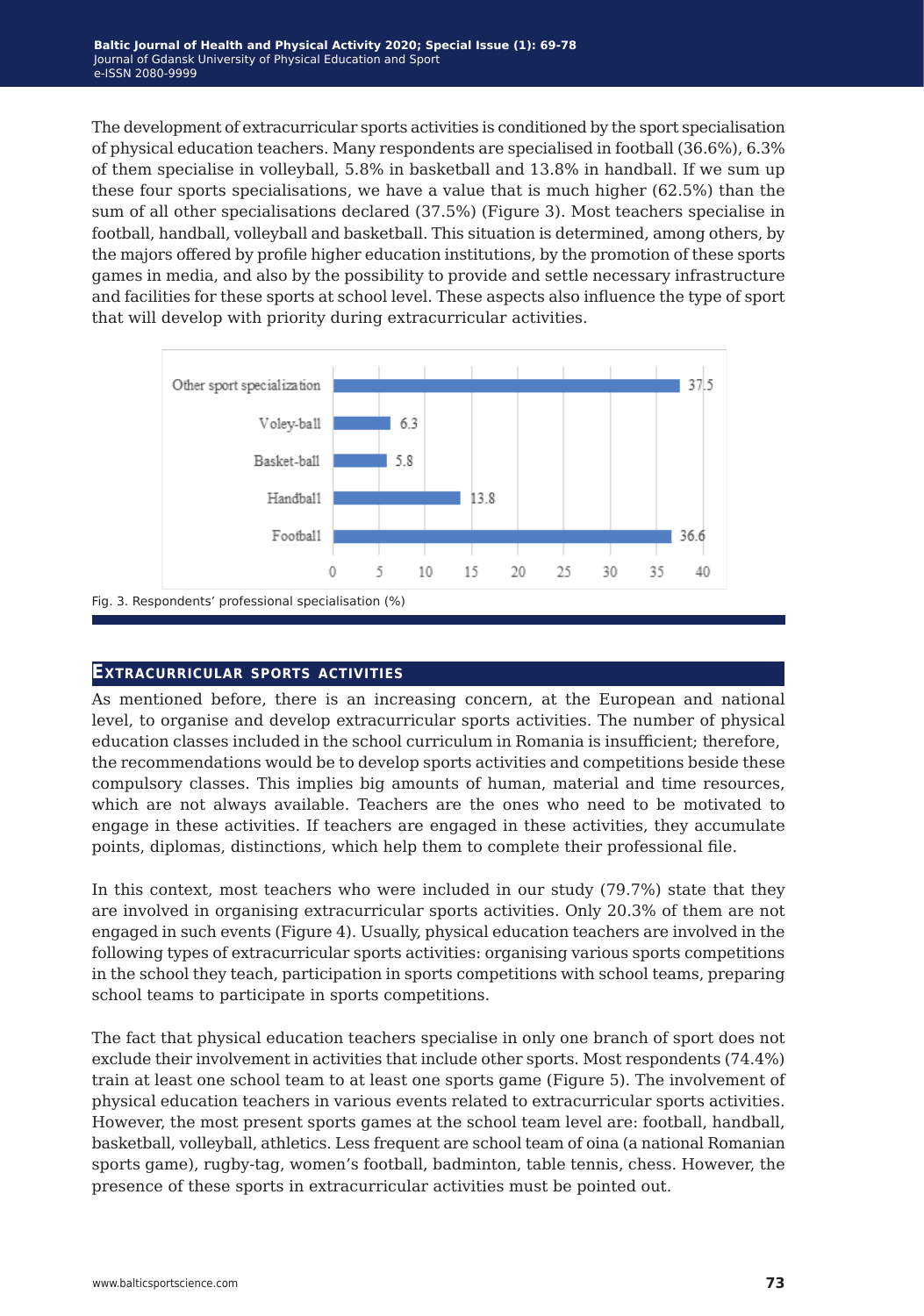

Fig. 4. Teachers' degree of engagement in organising extracurricular sports activities





According to our research results, subjects declare that they participated between 2013- 2018 with school teams in the following types of sports competitions: "Bihor in motion", the National Olympics of School Sports (ONSS in Romanian), Gymnasium Olympics (OG in Romanian), Special Olympics, as well as in other regional competitions. These events are centrally organised, at the national level (ONSS, OG, Special Olympics), as well as by local initiatives, "Bihor in motion", an action developed by the County Directorate for Youth and Sports, together with the Bihor County School Inspectorate. This sports competition was very well received at the national level, being the basis of another competition – "Romania in motion" – organised by the Ministry of Youth and Sports. The results obtained with school teams in these sports competitions are high; most school teams obtained 1st, 2nd, 3rd places at different stages of the competitions (local level, county level, regional level, national level). Other places obtained are rarely mentioned.

Most respondents (65%) consider that the number of competitions organised for school representatives in Bihor county is enough (Figure 6). An average of four annual extracurricular activities, organised at the county level and finalised at the national level, are considered to be sufficient. These activities cover the structure of the school year very well, and from an extracurricular perspective are considered to be sufficient in order to meet students' needs for competition and develop their competition spirit but also to help strengthen self-esteem and social relations.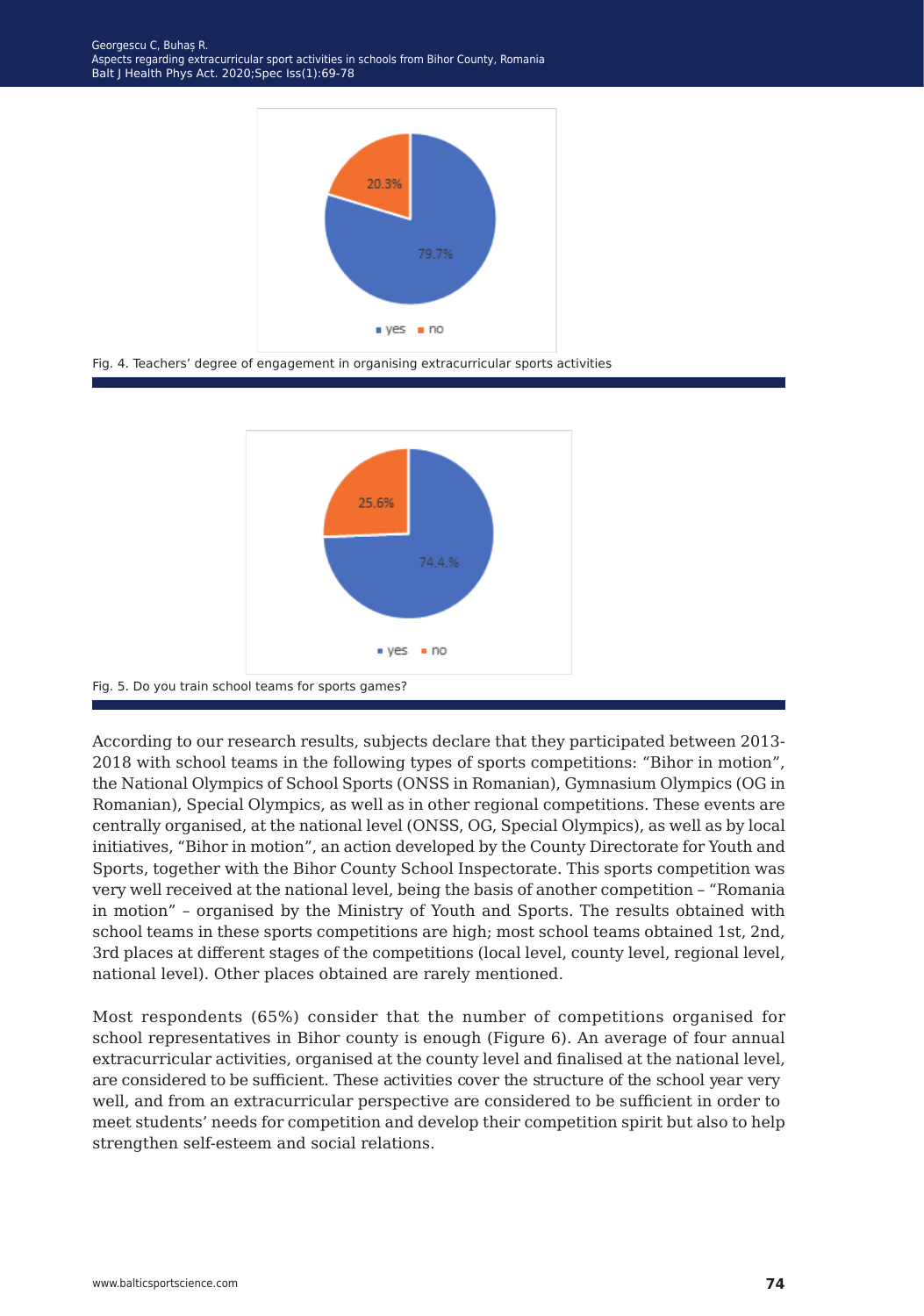



These extracurricular activities follow a tradition in their development. They take place annually, being well structured and promoted. There are departments of central and local public institutions engaged in the organisation of these sports events. Partnerships are also established between these institutions and media institutions in order to promote and support these activities.

Most respondents considered that these sports competitions were properly organised (73.2%) (Figure 7). The percentage of those who were not satisfied in this regard is rather low. This situation may be generated due to the lack of positive results at these sports competitions, which naturally generates dissatisfaction. However, the fact that there is also dissatisfaction in this regard is beneficial, because this situation can lead to a dialogue in order to improve the way these sports competitions are organised.





Regarding the improvements that should be made regarding sports competitions for school representatives, respondents mainly mention issues related to organisational aspects. Physical education teachers especially emphasise the quality of arbitration, provided medical assistance, higher awards for participants, higher quality of the sports infrastructures where these competitions take place. Respondents also believe that the involvement of a wider range of social actors in the organisation of these competitions (various local authorities, the private sector, sports federations) would raise the quality level of these competitions.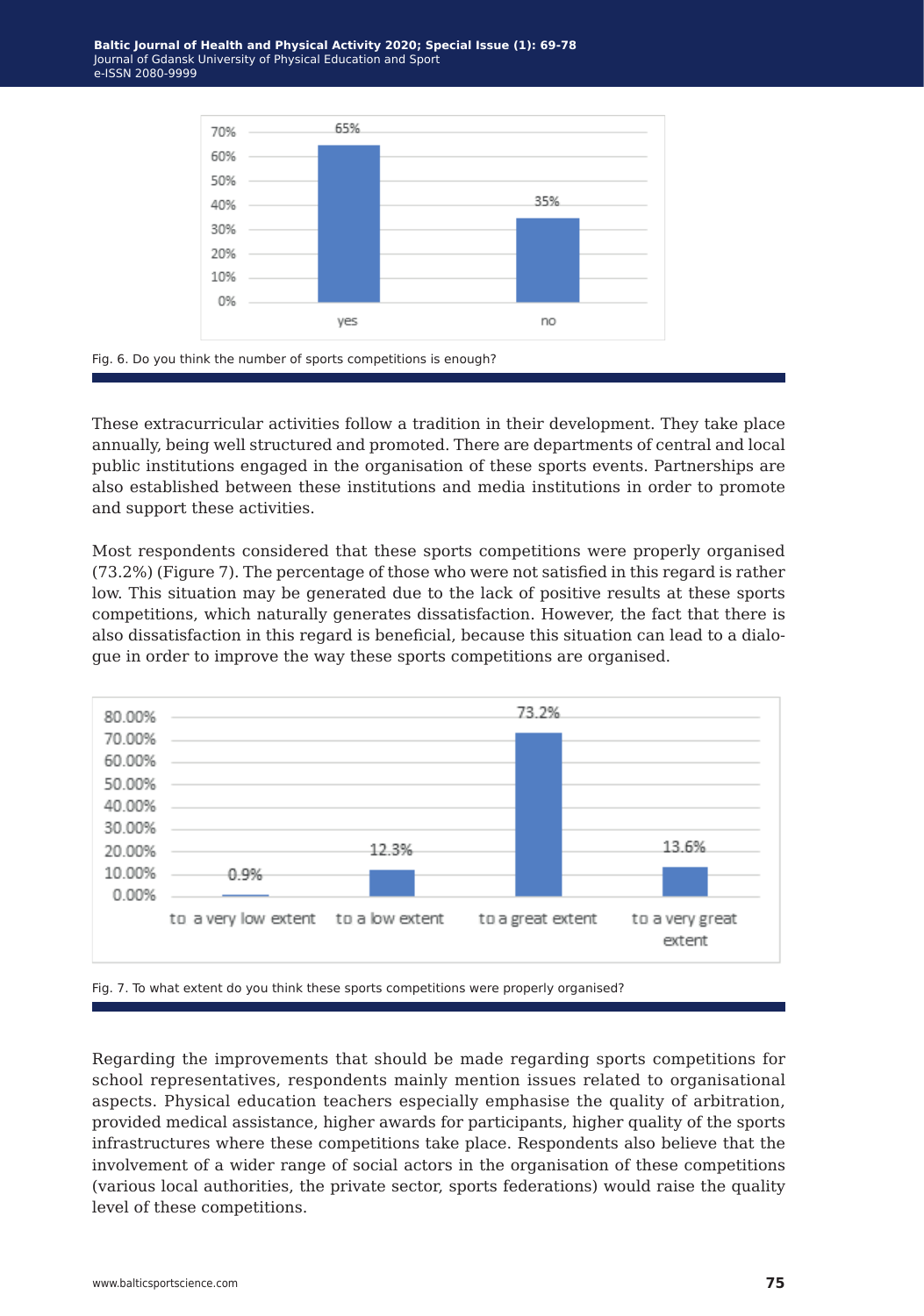Most often, sports competitions for school representatives were organised by local authorities and institutions at the county and/or national level: County Directorate for Sports and Youth, Bihor County School Inspectorate, City Hall, Ministry of Education. In addition to these authorities and institutions that organise and support the development of such sports competitions, respondents consider that also other social actors should be involved in these events, such as sports associations and federations, the County Council, sports clubs, NGOs, private companies.

Extracurricular sports competitions must be the selection basis for school sports and performance sports. It is expected that physical education teachers participating in these activities to observe the sporting quality of competing students. Students should be directed toward youth organisations, school sports clubs, and also toward professional sports clubs.

The majority of respondents (96%) state that they usually guide students with special sporting qualities toward various sports clubs (Figure 8). Our research results showed that each physical education teacher who participates in such extracurricular sport activities during 2013–2018, guided an average of 14 students to performance sports. This percentage is considered to be high, which indicates teachers' pursuit to identify potential talented students for performance sports.



The present research was conducted only in primary and secondary schools from only one county in Romania. This is a major research limitation due to its lack of representativeness al national level. Future research could analyse the situation regarding extracurricular sports activities also in high schools from Bihor county, but also from other counties.

## **conclusions**

Physical education teachers are widely involved in extracurricular sports activities, such as organising various sport events and physical activities, training school sports teams and participating in various sports competitions at the local, regional and national level. We should point out the positive results and high rankings achieved by most of those who participated in these sports competitions. Physical education teachers tend to train school teams in various sports, but mainly in football, handball, basketball, athletics, volleyball, sports of great interest to students and which do not require much effort to prepare and provide the necessary infrastructure and facilities.

Overall, sports competitions addressed to school teams are evaluated by teachers as being properly organised and sufficient, as frequency, in order to meet students' needs.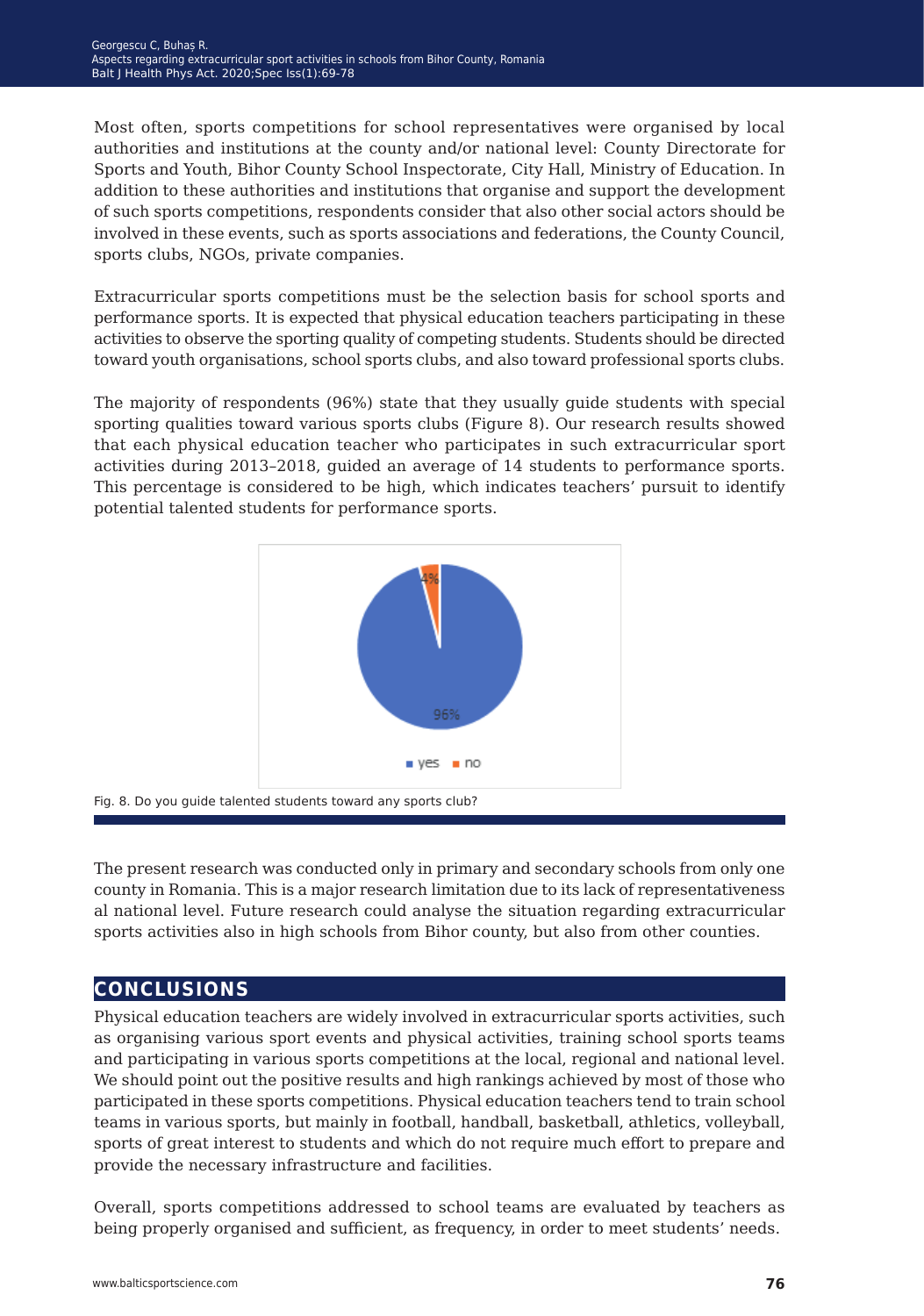However, improvements can be made at the organisational level, especially as regards arbitration, health assistance or sports infrastructure. A higher level of involvement of various authorities, institutions, clubs and sports federations in organising and developing such sports competitions at local level it is also desirable. Also, physical education teachers tend to discover and guide as many talented students as possible toward different sports clubs or performance sports regardless of the type of sports game.

## **references**

- [1] Powers SH, Conway LT, McKenzie LT, Sallis FJ, Marshall JS. Participation in extracurricular physical activity programs at middle schools. Res Q Exerc Sport. 2002;72(2):187-192. [https://doi.org/10.1080/02701367.2002.10609007](https://doi.org/10.1080/02701367.2002.10609007 )
- [2] Heidorn B. An Outside of school physical activity requirement for physical education. Strategies. 2016;29(5):42-47. <https://doi.org/10.1080/08924562.2016.1206739>
- [3] Lyyra N, Leskinen E, Heikinaro-Johansson P. Factorial Validity and reliability and the curricular goals in physical education questionnaire. Measur Phys Educ Exerc Sci. 2015;19(2):69-79. [https://doi.org/10.1080/1091367X.2015.1038822](https://doi.org/10.1080/1091367X.2015.1038822 )
- [4] McKenzie LT, Lounsbery AFM. Physical education teacher effectiveness in a public health context. Res Q Exerc Sport. 2013;84(4):419-430. <https://doi.org/10.1080/02701367.2013.844025>
- [5] Dumith SC, Gigante DP, Domingues MR, Kohl HW. Physical activity change during adolescence: A systematic review and a pooled analysis. Int J Epidemiol. 2011;40(3):685-698. <https://doi.org/10.1093/ije/dyq272>
- [6] Ilies DC, Buhas R, Ilies M, et al. Sport Activities and Leisure in Nature 2000 Protected Area aRed Valley, Romania. J Environ Protect Ecology. 2018a;19(1):367-372.
- [7] Dobbins M, Husson H, DeCorby K, LaRocca RL. School-based physical activity programs for promoting physical activity and fitness in children and adolescents aged 6 to 18. Cochrane Database Syst. Rev. (online). 2013;2. [Available at [https://www.cochrane.org/CD007651/ENDOC\\_school-based-physical-activity-programs-for-promoting-physical](https://www.cochrane.org/CD007651/ENDOC_school-based-physical-activity-programs-for-promoting-physic)[activity-and-fitness-in-children-and-adolescents-aged-6-to-18\]](https://www.cochrane.org/CD007651/ENDOC_school-based-physical-activity-programs-for-promoting-physic) [Accessed on 13 April 2020].
- [8] van Sluijs EM, McMinn AM, Griffin SJ. Effectiveness of interventions to promote physical activity in children and  $\Box$ adolescents: systematic review of controlled trials. The BMJ. 2007;335:703.<https://doi.org/10.1136/bmj.39320.843947.BE>
- [9] Jago R, Baranowski T. Non-curricular approaches for increasing physical activity in youth: A review. Prev Med. 2004;39(1):157-163. <https://doi.org/10.1016/j.ypmed.2004.01.014>
- [10] Olszewski-Strzyżowski DJ. European societies' access to sport the European Union actions. GeoSport for Society. 2018;9(2):71-81. [Available at [http://geosport.uoradea.ro/2018\\_2/2018\\_2\\_GSS\\_Olszewski\\_18.09.03.040.pdf](http://geosport.uoradea.ro/2018_2/2018_2_GSS_Olszewski_18.09.03.040.pdf)]. [Accessed on 7 April 2020].
- [11] Onet A, Ilies DC, Buhas S, Rahota D, Ilies A, Baias S, Marcu F, Herman GV. Microbial air contamination in indoor environment of University sports hall. J Environ Protect Ecology. 2018;19(2):694-703.
- [12] Ilies DC, Buhas R, Ilies A, et al. Indoor air quality issues. Case study: The multipurpose sports hall of the University of Oradea. Environ Eng Management J. 2018b;17(12):2999-3005. <https://doi.org/10.30638/eemj.2018.300>
- [13] Beets MW, Beighle A, Erwin HE, Huberty JL. After-school program impact on physical activity and fitness: A metaanalysis. Am J Prev Med. 2009;36(6):527-537.<https://doi.org/10.1016/j.amepre.2009.01.033>
- [14] Pate RR, O'Neill JR. After-school interventions to increase physical activity among youth. Br J Sports Med. 2009;43(1):14-18. <https://doi.org/10.1136/bjsm.2008.055517>
- [15] Huberty JL, Dinkel DM, Beets MW. Evaluation of GoGirlGo! A practitioner based program to improve physical activity. The BMC Public Health. 2014;14:118. <https://doi.org/10.1186/1471-2458-14-118>
- [16] Gortmaker SL, Lee RM, Mozaffarian RS, et al. Effect of an after-school intervention on increases in children's physical activity. Med Sci Sports Exerc. 2012;44(3):450-457. [https://doi.org/10.1249/MSS.0b013e3182300128](https://doi.org/10.1249/MSS.0b013e3182300128 )
- [17] Morar C, Pop, AC. Water, tourism and sport. A conceptual approach. GeoJournal of Tourism & Geosites. 2016;18(2):249- 258. [Available at [http://gtg.webhost.uoradea.ro/PDF/GTG-2-2016/208\\_Morar.pdf\]](http://gtg.webhost.uoradea.ro/PDF/GTG-2-2016/208_Morar.pdf) [Accessed on 23 April 2020].
- [18] Davies B, Wood L, Banfield K, Edwards MJ, Jago R. The provision of active after-school clubs for children in English primary schools: implications for increasing children's physical activity. Open J Prev Med. 2014;4:598-605. [https://](https://doi.org/10.4236/ojpm.2014.47069 ) [doi.org/10.4236/ojpm.2014.47069](https://doi.org/10.4236/ojpm.2014.47069 )
- [19] Buhas S, Herman VG, Stef M. Aspects regarding speed development in football game in 12–14 years old children. GeoSport for Society. 2018;8(1):21-30.
- [20] Dragos P, Lucaciu G, Dinis I, Stef-Gavris M, Szabo-Alexi P, Buhas S. Concepts Concerning the Content of Children's Training in Some Sport Games. Proceedings of the 4th International Conference of the Universitaria Consortium (ICU 2018): The Impact of Sport and Physical Education Science on Today's Society. 2018a;67-72.
- [21] Scutti G, Wendt JA. Football and Geopolitics. GeoSport for Society. 2016;5(2):100-106.
- [22] Ratcliff NJ, Jones CR, Vaden R, Sheehan H, Hunt GH. Paraprofessionals in early childhood classrooms: an examination of duties and expectations. Eary Years. 2011;31(2):163-179. [https://doi.org/10.1080/09575146.2011.576333](https://doi.org/10.1080/09575146.2011.576333 )
- [23] Baranowski T, Jago R. Understanding mechanisms of change in children's physical activity programs. Exerc Sport Sci Rev. 2005;33(4):163-168. <https://doi.org/10.1097/00003677-200510000-00003>
- [24] Sebire SJ, Jago R, Fox KR, Edwards MJ, Thompson JL. Testing a self-determination theory model of children's physical activity motivation: a cross-sectional study. Int J Behav Nutr Phys Act. 2013;10:111. [https://doi.org/10.1186/1479-](https://doi.org/10.1186/1479-5868-10-111 ) [5868-10-111](https://doi.org/10.1186/1479-5868-10-111 )
- [25] Ostojic N, Plavsa J, Vujko A. Students' attitude and effects of sport and recreational tourism on success in schools. Geojournal of Tourism and Geosites. 2014;14(2):142-149. [Available at [http://gtg.webhost.uoradea.ro/PDF/GTG-2-](http://gtg.webhost.uoradea.ro/PDF/GTG-2-2014/4_151_Vujko.pdf) [2014/4\\_151\\_Vujko.pdf](http://gtg.webhost.uoradea.ro/PDF/GTG-2-2014/4_151_Vujko.pdf)]. [Accessed on 5 April 2020].